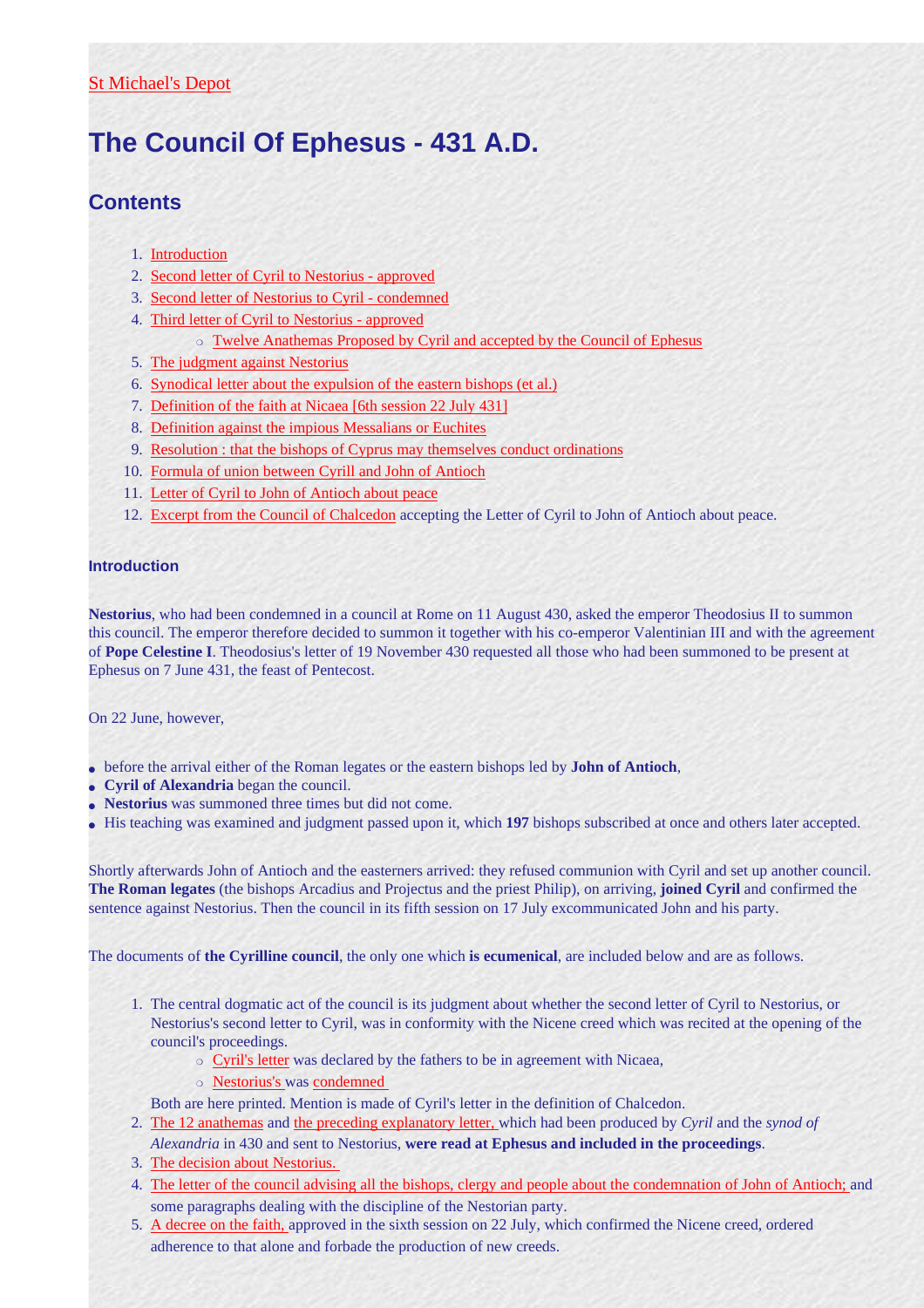6. [A definition against the Messalians.](#page-9-0) 

7. [A decree about the autonomy of the church of Cyprus.](#page-9-1) 

Both councils sent legates to the emperor Theodosius, who approved neither and sent the bishops away. Nestorius had already been given permission to revisit his monastery at Antioch, and on 25 October 431 Maximianus was ordained patriarch at Constantinople. **The decrees of the council were approved by Pope Sixtus III** shortly after his own ordination on 31 July 432.

The reconciliation between the Cyrilline party and the eastern bishops was not easy. In the end, on 23 April 433, Cyril and John of Antioch made peace. John's profession of faith was accepted by Cyril and became the [doctrinal formula of union.](#page-10-0) It is included here, together with [Cyril's letter](#page-10-1) in which he at some length praises John's profession and accepts it, adding to it some explanation about his own expressions; this letter is [mentioned in the definition of Chalcedon.](#page-11-0) Shortly afterwards, probably in 436, Nestorius was definitely sent into exile by the emperor .

The English translation is from the Greek text, which is the more authoritative version.

#### <span id="page-1-0"></span>**Second letter of Cyril to Nestorius**

[Declared by the council of Ephesus to be in agreement with Nicaea]

Cyril sends greeting in the Lord to the most religious and reverend fellow-minister Nestorius

I understand that there are some who are talking rashly of the reputation in which I hold your reverence, and that this is frequently the case when meetings of people in authority give them an opportunity. I think they hope in this way to delight your ears and so they spread abroad uncontrolled expressions. They are people who have suffered no wrong, but have been exposed by me for their own profit, one because he oppressed the blind and the poor, a second because he drew a sword on his mother, a third because he stole someone else's money in collusion with a maidservant and since then has lived with such a reputation as one would hardly wish for one's worst enemy. For the rest I do not intend to spend more words on this subject in order not to vaunt my own mediocrity above my teacher and master or above the fathers. For however one may try to live, it is impossible to escape the malice of evil people, whose mouths are full of cursing and bitterness and who will have to defend themselves before the judge of all.

But I turn to a subject more fitting to myself and remind you as a brother in Christ always to be very careful about what you say to the people in matters of teaching and of your thought on the faith. You should bear in mind that to scandalise even one of these little ones that believe in Christ lays you open to unendurable wrath. If the number of those who are distressed is very large, then surely we should use every skill and care to remove scandals and to expound the healthy word of faith to those who seek the truth. The most effective way to achieve this end will be zealously to occupy ourselves with the words of *the holy fathers*, to esteem their words, to examine our words to see if we are holding to their faith as it is written, to conform our thoughts to their correct and irreproachable teaching.

#### The holy and great synod, therefore, stated that

• 1. the only begotten Son, begotten of God the Father according to nature, true God from true God, the light from the light, *the one through whom the Father made all things, came down, became incarnate, became man,* 

● *2. suffered, rose on the third day and ascended to heaven*.

• 1. We too ought to follow these words and these teachings and consider what is meant by saying that the Word from God took flesh and became man. For we do not say that the *nature* of the Word was changed and became flesh, nor that he was turned into a whole man made of body and soul. Rather do we claim that the Word in an unspeakable, inconceivable manner united to himself **hypostatically** flesh enlivened by a rational soul, and so became man and was called son of man, not by God's will alone or good pleasure, nor by the assumption of a person alone. Rather did **two different natures come together to form a unity**, and from both arose one Christ, one Son. It was **not as though the distinctness of the natures was destroyed by the union**, but divinity and humanity together made perfect for us one Lord and one Christ, together marvellously and mysteriously combining to form a unity. So he who existed and was begotten of the Father before all ages is also said to have been begotten according to the flesh of a woman, without the divine nature either beginning to exist in the holy virgin, or needing of itself a second begetting after that from his Father. (For it is absurd and stupid to speak of the one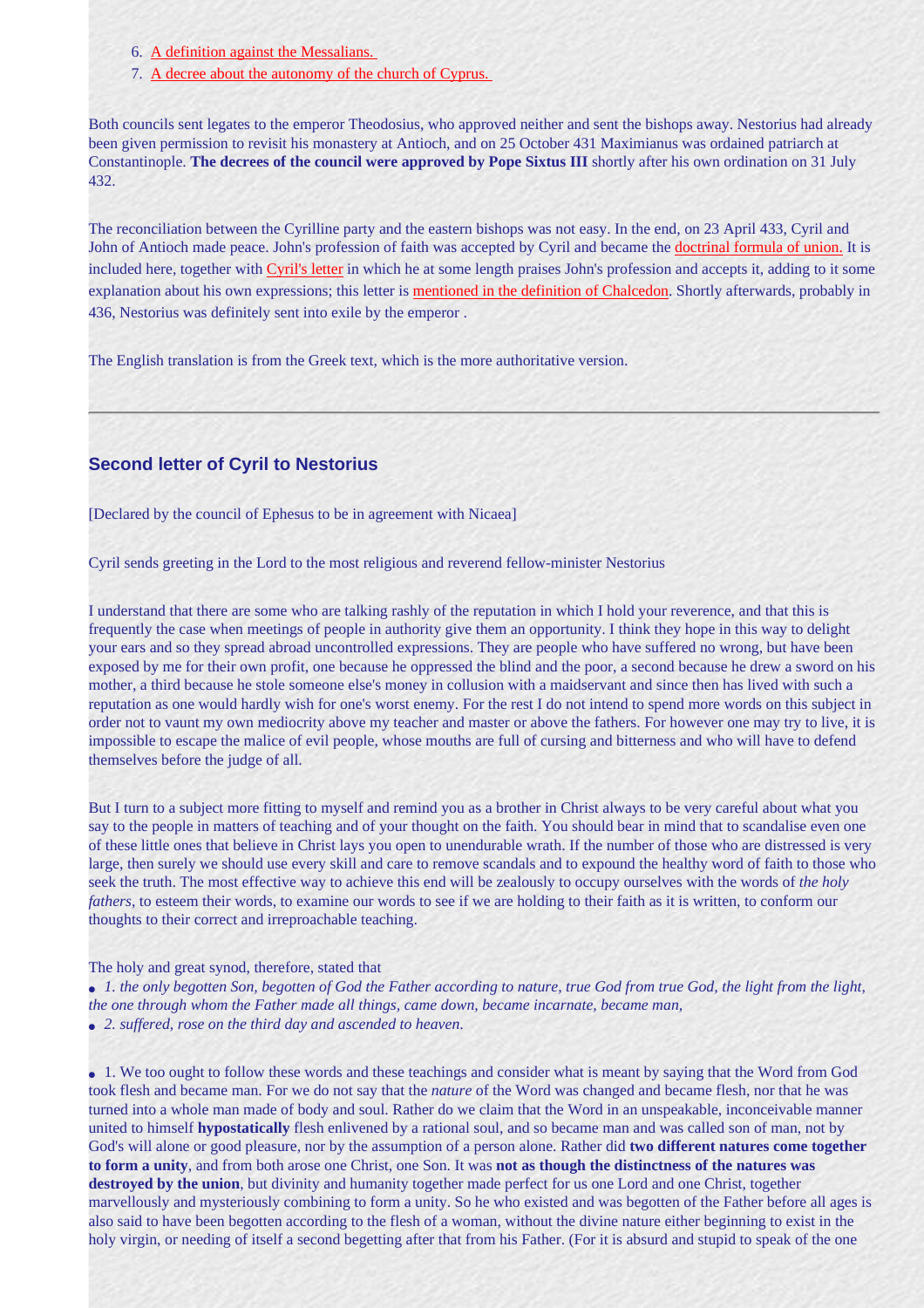who existed before every age and is coeternal with the Father, needing a second beginning so as to exist.) The Word is said to have been begotten according to the flesh, because for us and for our salvation he united what was human to himself hypostatically and came forth from a woman. For he was not first begotten of the holy virgin, a man like us, and then the Word descended upon him; but from the very womb of his mother he was so united and then underwent begetting according to the flesh, making his own the begetting of his own flesh.

● 2. In a similar way we say that he suffered and rose again, not that the Word of God suffered blows or piercing with nails or any other wounds in his own nature (for the divine, being without a body, is incapable of suffering), but because the body which became his own suffered these things, he is said to have suffered them for us. For he was without suffering, while his body suffered. Something similar is true of his dying. For by nature the Word of God is of itself immortal and incorruptible and life and life-giving, but since on the other hand his own body by God's grace, as the apostle says, tasted death for all, the Word is said to have suffered death for us, not as if he himself had experienced death as far as his own nature was concerned (it would be sheer lunacy to say or to think that), but because, as I have just said, his flesh tasted death. So too, when his flesh was raised to life, we refer to this again as his resurrection, not as though he had fallen into corruption--God forbid--but because his body had been raised again.

So we shall confess one Christ and one Lord. We do not adore the man along with the Word, so as to avoid any appearance of division by using the word "with". But we adore him as one and the same, because the body is not other than the Word, and takes its seat with him beside the Father, again not as though there were two sons seated together but only one, united with his own flesh. **If, however, we reject the hypostatic union as being either impossible or too unlovely for the Word, we fall into the fallacy of speaking of two sons**. We shall have to distinguish and speak both of the man as honoured with the title of son, and of the Word of God as by nature possessing the name and reality of sonship, each in his own way. We ought not, therefore, to split into two sons the one Lord Jesus Christ. Such a way of presenting a correct account of the faith will be quite unhelpful, even though some do speak of a union of persons. For scripture does not say that the Word united the person of a man to himself, but that he became flesh. The Word's becoming flesh means nothing else than that he partook of flesh and blood like us; he made our body his own, and came forth a man from woman without casting aside his deity, or his generation from God the Father, but rather in his assumption of flesh remaining what he was.

**This is the account of the true faith everywhere professed**. So shall we find that the holy fathers believed. So have they dared to call the holy virgin, *mother of God*, not as though the nature of the Word or his godhead received the origin of their being from the holy virgin, but because there was born from her his holy body rationally ensouled, with which the Word was hypostatically united and is said to have been begotten in the flesh. These things I write out of love in Christ exhorting you as a brother and calling upon you before Christ and the elect angels, to hold and teach these things with us, in order to preserve the peace of the churches and that the priests of God may remain in an unbroken bond of concord and love.

#### <span id="page-2-0"></span>**Second letter of Nestorius to Cyril**

#### [condemned by the council of Ephesus]

Nestorius sends greeting in the Lord to the most religious and reverend fellow-minister Cyril. I pass over the insults against us contained in your extraordinary letter. They will, I think, be cured by my patience and by the answer which events will offer in the course of time. On one matter, however, I cannot be silent, as silence would in that case be very dangerous. On that point, therefore avoiding longwindedness as far as I can, I shall attempt a brief discussion and try to be as free as possible from repelling obscurity and undigestible prolixity. I shall begin from the wise utterances of your reverence, setting them down word for word. What then are the words in which your remarkable teaching finds expression ?

"The holy and great synod states that the only begotten Son, begotten of God the Father according to nature, true God from true God, the light from the light, the one through whom the Father made all things, came down, became incarnate, became man, suffered, rose."

These are the words of your reverence and you may recognise them. Now listen to what we say, which takes the form of a brotherly exhortation to piety of the type of which the great apostle Paul gave an example in addressing his beloved Timothy: "Attend to the public reading of scripture, to preaching, to teaching. For by so doing you will save both yourself and your hearers". Tell me, what does "attend" mean? By reading in a superficial way the tradition of those holy men (you were guilty of a pardonable ignorance), you concluded that they said that the Word who is coeternal with the Father was passible. Please look more closely at their language and you will find out that that divine choir of fathers never said that the consubstantial godhead was capable of suffering, or that the whole being that was coeternal with the Father was recently born, or that it rose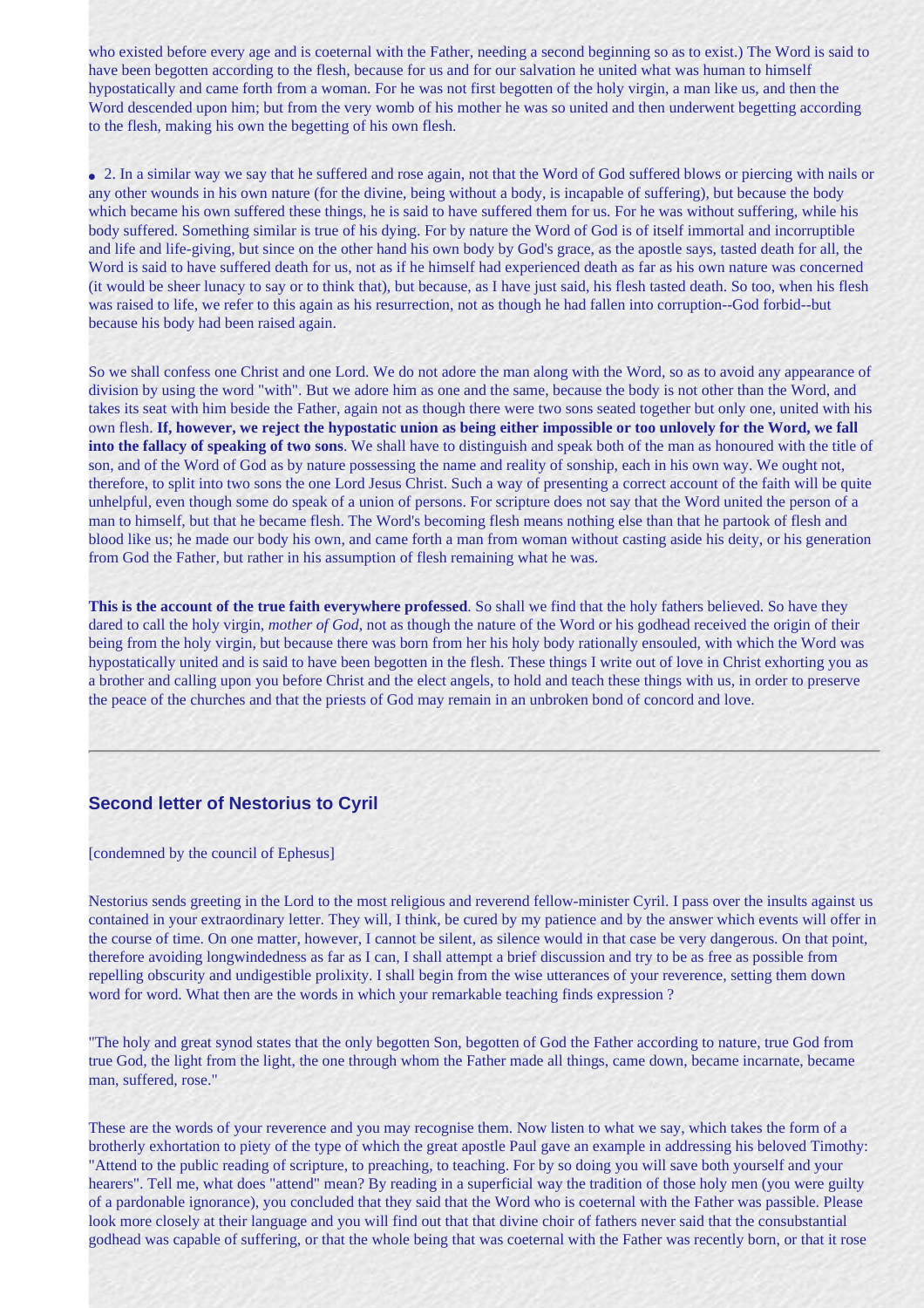again, seeing that it had itself been the cause of resurrection of the destroyed temple. If you apply my words as fraternal medicine, I shall set the words of the holy fathers before you and shall free them from the slander against them and through them against the holy scriptures.

"I believe", they say, "also in our Lord Jesus Christ, his only begotten Son". See how they first lay as foundations "Lord" and "Jesus" and "Christ" and "only begotten" and "Son", the names which belong jointly to the divinity and humanity. Then they build on that foundation the tradition of the incarnation and resurrection and passion. In this way, by prefixing the names which are common to each nature, they intend to avoid separating expressions applicable to sonship and lordship and at the same time escape the danger of destroying the distinctive character of the natures by absorbing them into the one title of "Son". In this Paul was their teacher who, when he remembers the divine becoming man and then wishes to introduce the suffering, first mentions "Christ", which, as I have just said, is the common name of both natures and then adds an expression which is appropriate to both of the natures. For what does he say ? "Have this mind among yourselves, which is yours in Christ Jesus who though he was in the form of God, did not count equality with God a thing to be grasped", and so on until, "he became obedient unto death, even death on a cross". For when he was about to mention the death, to prevent anyone supposing that God the Word suffered, he says "Christ", which is a title that expresses in one person both the impassible and the passible natures, in order that Christ might be called without impropriety both impassible and passible impassible in godhead, passible in the nature of his body.

I could say much on this subject and first of all that those holy fathers, when they discuss the economy, speak not of the generation but of the Son becoming man. But I recall the promise of brevity that I made at the beginning and that both restrains my discourse and moves me on to the second subject of your reverence. In that I applaud your division of natures into manhood and godhead and their conjunction in one person. I also applaud your statement that God the Word needed no second generation from a woman, and your confession that the godhead is incapable of suffering. Such statements are truly orthodox and equally opposed to the evil opinions of all heretics about the Lord's natures. If the remainder was an attempt to introduce some hidden and incomprehensible wisdom to the ears of the readers, it is for your sharpness to decide. In my view these subsequent views seemed to subvert what came first. They suggested that he who had at the beginning been proclaimed as impassible and incapable of a second generation had somehow become capable of suffering and freshly created, as though what belonged to God the Word by nature had been destroyed by his conjunction with his temple or as though people considered it not enough that the sinless temple, which is inseparable from the divine nature, should have endured birth and death for sinners, or finally as though the Lord's voice was not deserving of credence when it cried out to the Jews: "Destroy this temple and in three days I will raise it up.'' He did not say, "Destroy my godhead and in three days it will be raised up."

Again I should like to expand on this but am restrained by the memory of my promise. I must speak therefore but with brevity. Holy scripture, wherever it recalls the Lord's economy, speaks of the birth and suffering not of the godhead but of the humanity of Christ, so that *the holy virgin is more accurately termed mother of Christ than mother of God*. Hear these words that the gospels proclaim: "The book of the generation of Jesus Christ, son of David, son of Abraham." It is clear that God the Word was not the son of David. Listen to another witness if you will: "Jacob begat Joseph, the husband of Mary, of whom was born Jesus, who is called the Christ. " Consider a further piece of evidence: "Now the birth of Jesus Christ took place in this way. When his mother Mary had been betrothed to Joseph, she was found to be with child of the holy Spirit." But who would ever consider that the godhead of the only begotten was a creature of the Spirit? Why do we need to mention: "the mother of Jesus was there"? And again what of: "with Mary the mother of Jesus"; or "that which is conceived in her is of the holy Spirit"; and "Take the child and his mother and flee to Egypt"; and "concerning his Son, who was born of the seed of David according to the flesh"? Again, scripture says when speaking of his passion: "God sending his own Son in the likeness of sinful flesh and for sin, he condemned sin in the flesh"; and again "Christ died for our sins" and "Christ having suffered in the flesh"; and "This is", not "my godhead", but "my body, broken for you".

Ten thousand other expressions witness to the human race that they should not think that it was the godhead of the Son that was recently killed but the flesh which was joined to the nature of the godhead. (Hence also Christ calls himself the lord and son of David: " 'What do you think of the Christ ? Whose son is he ?' They said to him, 'The son of David.' Jesus answered and said to them, 'How is it then that David inspired by the Spirit, calls him Lord, saying, "The Lord said to my Lord, sit at my right hand"?'". He said this as being indeed son of David according to the flesh, but his Lord according to his godhead.) The body therefore is the temple of the deity of the Son, a temple which is united to it in a high and divine conjunction, so that the divine nature accepts what belongs to the body as its own. Such a confession is noble and worthy of the gospel traditions. But to use the expression "accept as its own" as a way of diminishing the properties of the conjoined flesh, birth, suffering and entombment, is a mark of those whose minds are led astray, my brother, by Greek thinking or are sick with the lunacy of Apollinarius and Arius or the other heresies or rather something more serious than these.

For it is necessary for such as are attracted by the name "propriety" to make God the Word share, because of this same propriety, in being fed on milk, in gradual growth, in terror at the time of his passion and in need of angelical assistance. I make no mention of circumcision and sacrifice and sweat and hunger, which all belong to the flesh and are adorable as having taken place for our sake. But it would be false to apply such ideas to the deity and would involve us in just accusation because of our calumny.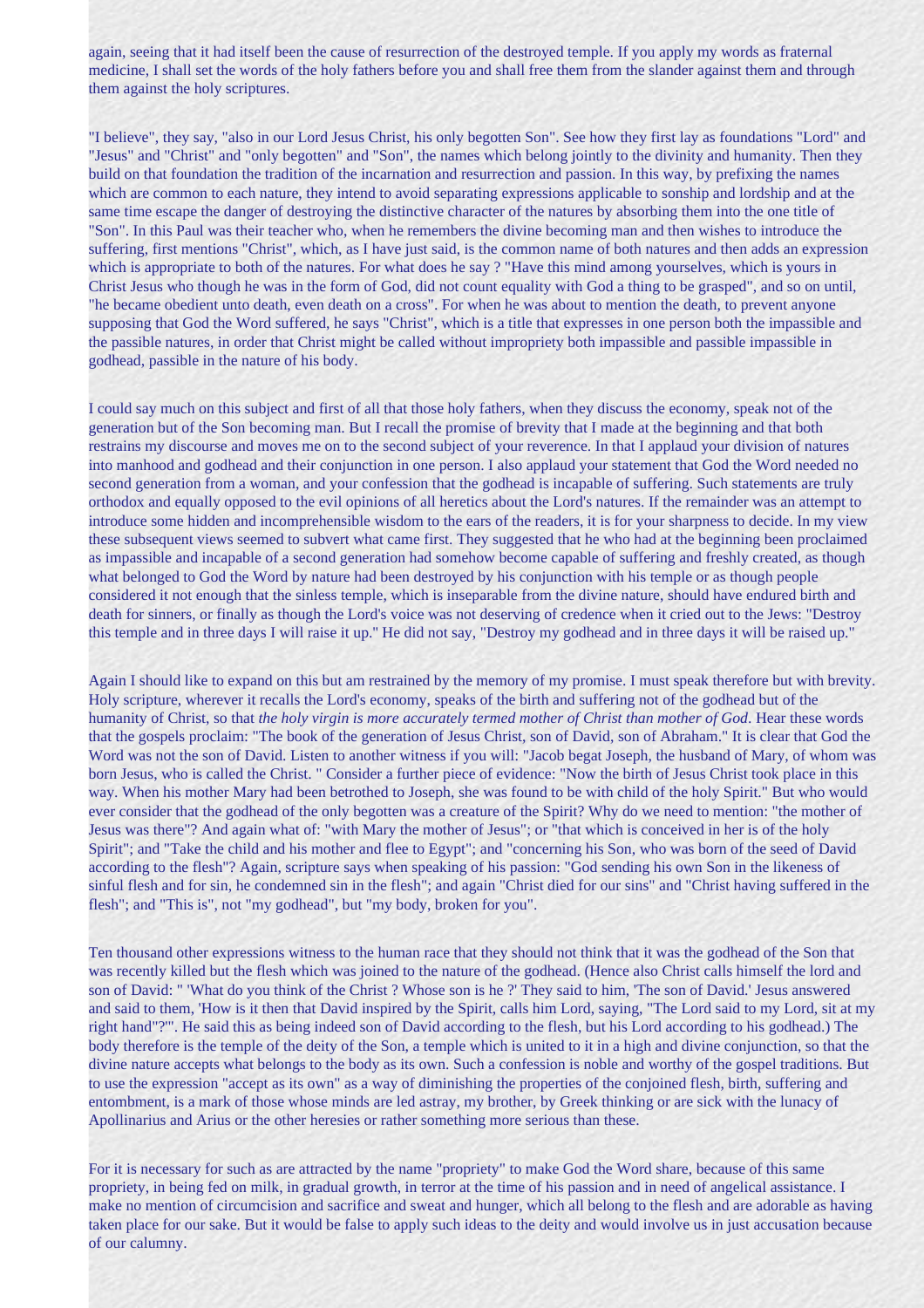These are the *traditions of the holy fathers*. These are the *precepts of the holy scriptures*. In this way does someone write in a godly way about the divine mercy and power, "Practise these duties, devote yourself to them, so that all may see your progress''. This is what Paul says to all. The care you take in labouring for those who have been scandalised is well taken and we are grateful to you both for the thought you devote to things divine and for the concern you have even for those who live here. But you should realise that you have been misled either by some here who have been deposed by the holy synod for *Manichaeism* or by clergy of your own persuasion. In fact the church daily progresses here and through the grace of Christ there is such an increase among the people that those who behold it cry out with the words of the prophet, "The earth will be filled with the knowledge of the Lord as the water covers the sea". As for our sovereigns, they are in great joy as the light of doctrine is spread abroad and, to be brief, because of the state of all the heresies that fight against God and of the orthodoxy of the church, one might find that verse fulfilled "The house of Saul grew weaker and weaker and the house of David grew stronger and stronger".

This is our advice from a brother to a brother. "If anyone is disposed to be contentious", Paul will cry out through us to such a one, "we recognize no other practice, neither do the churches of God". I and those with me greet all the brotherhood with you in Christ. May you remain strong and continue praying for us, most honoured and reverent lord.

#### <span id="page-4-0"></span>**Third letter of Cyril to Nestorius**

[Read at the council of Ephesus and included in the proceedings . We omit the preface of the letter]

We believe in one God . . .[Nicene Creed]

Following in all points the confessions of the holy fathers, which they made *with the holy Spirit speaking in them*, and following the direction of their opinions and going as it were in the royal way, we say that **the only-begotten Word of God, who was begotten from the very essence of the Father, true God from true God, the light from the light and the one through whom all things in heaven and earth were made, for our salvation came down and emptying himself he became incarnate and was made man.** *This means that*

• he took flesh from the holy virgin and made it his own, undergoing a birth like ours from her womb and coming forth a man from a woman.

• He did not cast aside what he was, but although he assumed flesh and blood, he remained what he was, God in nature and truth.

• We do not say that his flesh was turned into the nature of the godhead or that the unspeakable Word of God was changed into the nature of the flesh. For he (the Word) is unalterable and absolutely unchangeable and remains always the same as the scriptures say. For although visible as a child and in swaddling cloths, even while he was in the bosom of the virgin that bore him, as God he filled the whole of creation and was fellow ruler with him who begot him. For the divine is without quantity and dimension and cannot be subject to circumscription.

We confess the Word to have been made **one with the flesh** *hypostatically,* and we adore one Son and Lord, Jesus Christ. We do **not** divide him into parts and separate man and God in him, as though the two natures were mutually united only through **a unity of dignity and authority**; that would be an empty expression and nothing more. Nor do we give the name Christ in one sense to the Word of God and in another to him who was born of woman, but we know only one Christ, the Word from God the Father with his own flesh. *As man he was anointed with us, even though he himself gives the Spirit* to those who are worthy to receive it and not in measure, as the blessed evangelist John says.

But we do not say that the Word of God dwelt as in an ordinary man born of the holy virgin, in order that Christ may not be thought of as a God-bearing man. For even though "the Word dwelt among us", and it is also said that in Christ dwelt "all the fullness of the godhead bodily", we understand that, having become flesh, **the manner of his indwelling is not defined in the same way as he is said to dwell among the saints**, he was united by nature and not turned into flesh and he made his indwelling in such a way as we may say that the soul of man does in his own body.

There is therefore one Christ and Son and Lord, but **not** with the sort of conjunction that a man might have with God as **unity of dignity or authority**. Equality of honour by itself is unable to unite natures. For Peter and John were equal in honour to each other, being both of them apostles and holy disciples, but they were two, not one. Neither do we understand the manner of conjunction to be one of **juxtaposition** for this is not enough for natural union. Nor yet is it a question of **relative participation**, as we ourselves, being united to the Lord, are as it is written in the words of scripture "one spirit with him". Rather do we deprecate the term "conjunction" as being inadequate to express the idea of union.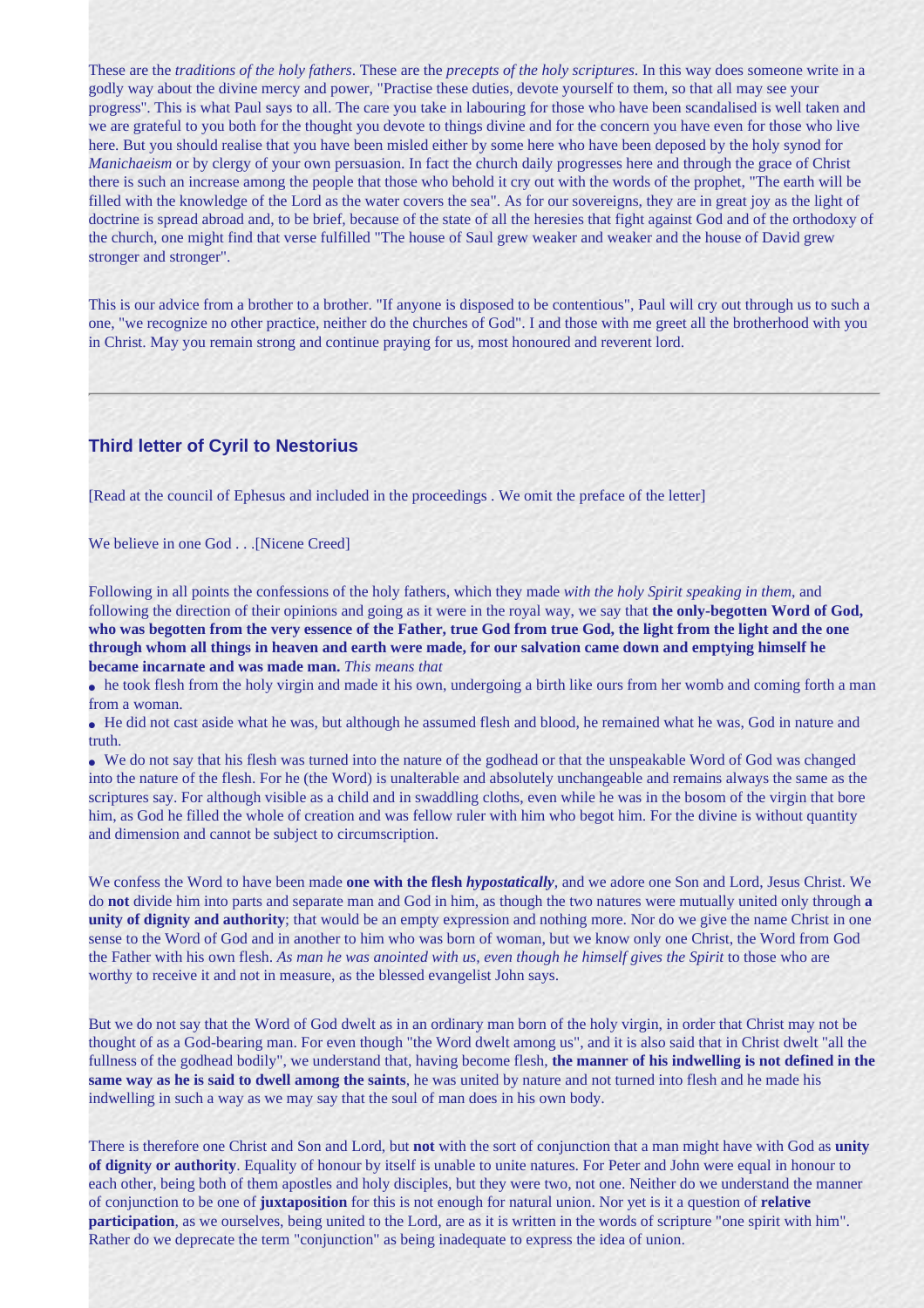Nor do we call the Word from God the Father, the God or Lord **of** Christ. To speak in that way would appear to split into two the one Christ and Son and Lord and we might in this way fall under the charge of blasphemy, making him the God and Lord of himself. For, as we have already said, the Word of God was united hypostatically with the flesh and is God of all and Lord of the universe, but is neither his own slave or master. For it is foolish or rather impious to think or to speak in this way. It is true that he called the Father "God" even though *he was* himself God by nature and of his being, we are not ignorant of the fact that at the same time as he was God he also became man, and so was *subject to God according to the law that is suitable to the nature of manhood*. But how should he become God or Lord of himself? Consequently as man and as far as it was fitting for him within the limits of his self-emptying it is said that he was subject to God like ourselves. So he came to be under the law while at the same time himself speaking the law and being a lawgiver like God.

When speaking of Christ we avoid the expression: "I worship him who is carried because of the one who carries him; because of him who is unseen, I worship the one who is seen." It is shocking to say in this connexion: "The assumed shares the name of God with him who assumes." To speak in this way once again divides into two Christs and puts the man separately by himself and God likewise by himself. This saying denies openly the union, according to which one is not worshipped alongside the other, nor do both share in the title "God", but Jesus Christ is considered as one, the only begotten Son, honoured with one worship, together with his own flesh.

We also confess that **the only begotten Son** born of God the Father, although according to his own nature he was not subject to suffering, suffered in the flesh for us according to the scriptures, and was in his crucified body, and **without himself suffering made his own the sufferings of his own flesh**, for "by the grace of God he tasted death for all". For that purpose he gave his own body to death though he was by nature life and the resurrection, in order that, having trodden down death by his own unspeakable power, he might first in his own flesh become the firstborn from the dead and "the first fruits of them that sleep". And that he might make a way for human nature to return to incorruption by the grace of God, as we have just said, "he tasted death for all" and on the third day he returned to life, having robbed the underworld. Accordingly, even though it is said that "through man came the resurrection of the dead", yet we understand that man to have been the Word which came from God, through whom the power of death was overcome. At the right time he will come as one Son and Lord in the glory of the Father, to judge the world in justice, as it is written.

We will necessarily add this also. Proclaiming the death according to the flesh of the only begotten Son of God, that is Jesus Christ, and professing his return to life from the dead and his ascension into heaven, we offer the unbloody *worship* [sacrificii servitutem] in the churches and so proceed to the mystical thanksgivings and are sanctified having partaken of the holy *flesh* [corpus] and precious blood of Christ, the saviour of us all. This we receive not as ordinary flesh, heaven forbid, nor as that of a man who has been made holy and joined to the Word by union of honour, or who had a divine indwelling, but as truly the life-giving and *real flesh of the Word* [ut vere vivificatricem et *ipsius Verbi propriam factam*.]. For being life by nature as God, when he became one with his own flesh, he made it also to be life-giving, as also he said to us: "Amen I say to you, unless you eat the flesh of the Son of man and drink his blood" . For we must not think that it is the flesh of a man like us (for how can the flesh of man be life-giving by its own nature?), but as being made the *true flesh* [vere proprium eius factam] of the one who for our sake became the son of man and was called so.

For we do not divide up the words of our Saviour in the gospels among two *hypostases or persons*. For the one and only Christ is not dual, even though he be considered to be from two distinct realities, brought together into an unbreakable union. In the same sort of way a human being, though he be composed of soul and body, is considered to be not dual, but rather one out of two. Therefore, in thinking rightly, we refer both the human and divine expressions to the same person. For when he speaks about himself in a divine manner as "he that sees me sees the Father", and "I and the Father are one", we think of his divine and unspeakable nature, according to which he is one with his own Father through identity of nature and is the "image and impress and brightness of his glory". But when, not dishonouring the measure of his humanity, he says to the Jews: "But now you seek to kill me, a man who has spoken the truth to you", again no less than before, we recognise that he who, because of his equality and likeness to God the Father is God the Word, is also within the limits of his humanity. For if it is necessary to believe that being God by nature he became flesh, that is man ensouled with a rational soul, whatever reason should anyone have for being ashamed at the expressions uttered by him should they happen to be suitable to him as man ? For if he should reject words suitable to him as man, who was it that forced him to become a man like us? Why should he who submitted himself to voluntary self-emptying for our sake, reject expressions that are suitable for such self-emptying? All the expressions, therefore, that occur in the gospels are to be referred to one person, **the one enfleshed hypostasis of the Word**. For there is one Lord Jesus Christ, according to the scriptures.

Even though he is called "the apostle and high priest of our confession", as offering to the God and Father the confession of faith we make to him and through him to the God and Father and also to the holy Spirit, again we say that he is the natural and only-begotten Son of God and we shall not assign to another man apart from him the name and reality of priesthood. For **he became the "mediator between God and humanity" and the establisher of peace between them, offering himself for an odour of sweetness to the God and Father**. Therefore also he said: "Sacrifice and offering you would not, but a body you have prepared for me; [in burnt offerings and sacrifice for sin you have no pleasure]. Then I said, 'Behold I come to do your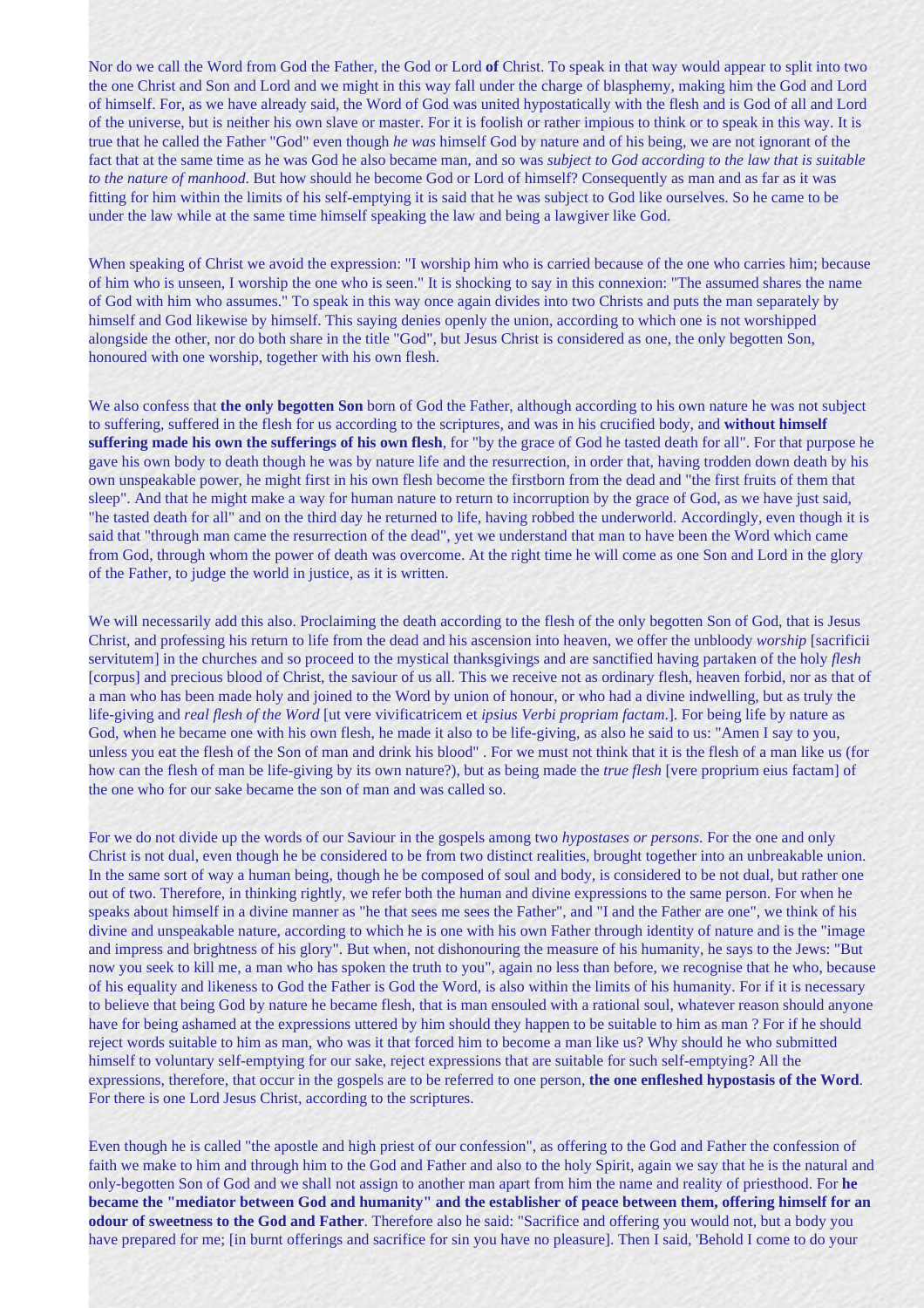will, O God', as it is written of me in the volume of the book". For our sake and not for his own he brought forward his own body in the odour of sweetness. Indeed, of what offering or sacrifice for himself would he have been in need, being as God superior to all manner of sin? For though "all have sinned and fall short of the glory of God", and so we are prone to disorder and human nature has fallen into the weakness of sin, he is not so and consequently we are behind him in glory. How then can there be any further doubt that the true lamb was sacrificed for us and on our behalf? *The suggestion that he offered himself for himself as well as for us is impossible to separate from the charge of impiety*. For he never committed a fault at all, nor did he sin in any way. What sort of offering would he need then since there was no sin for which offering might rightly be made?

When he says of the Spirit, "he will glorify me", the correct understanding of this is *not* to say that the one Christ and Son was in need of glory from another and that he took glory from the holy Spirit, for his Spirit is not better than he nor above him. But because he used his own Spirit to display his godhead through his mighty works, he says that he has been glorified by him, just as if any one of us should perhaps say for example of his inherent strength or his knowledge of anything that they glorify him. For even though *the Spirit exists in his own hypostasis* and is thought of on his own, as being Spirit and not as Son, even so he is not alien to the Son. He has been called "the Spirit of truth", and Christ is the truth, and the Spirit was poured forth by the Son, as indeed the Son was poured forth from the God and Father. Accordingly the Spirit worked many strange things through the hand of the holy apostles and so glorified him after the ascension of our lord Jesus Christ into heaven. For it was believed that he is God by nature and works through his own Spirit. For this reason also he said: "He (the Spirit) will take what is mine and declare it to you". But we do not say that the Spirit is wise and powerful through some sharing with another, for he is all perfect and in need of no good thing. Since he is the Spirit of the power and wisdom of the Father, that is the Son, he is himself, evidently, wisdom and power.

Therefore, because the holy virgin bore in the flesh God who was united hypostatically with the flesh, *for that reason* we call her **mother of God**, not as though the nature of the Word had the beginning of its existence from the flesh (for "the Word was in the beginning and the Word was God and the Word was with God", and he made the ages and is coeternal with the Father and craftsman of all things), but because, as we have said, he united to himself hypostatically the human and underwent a birth according to the flesh from her womb. This was not as though he needed necessarily or for his own nature a birth in time and in the last times of this age, but *in order that* he might bless the beginning of our existence, in order that seeing that it was a woman that had given birth to him united to the flesh, the curse against the whole race should thereafter cease which was consigning all our earthy bodies to death, and in order that the removal through him of the curse, "In sorrow thou shalt bring forth children", should demonstrate the truth of the words of the prophet: "Strong death swallowed them Up", and again, "God has wiped every tear away from all face". It is *for this cause* that we say that in his economy he blessed marriage and, when invited, went down to Cana in Galilee with his holy apostles.

We have been taught to hold these things by

- the holy *apostles* and evangelists and by
- all the divinely inspired *scriptures* and by the true confession of
- the blessed *fathers*.

To all these your reverence ought to agree and subscribe without any deceit. What is required for your reverence to **anathematise** we subjoin to this epistle.

## <span id="page-6-0"></span>**Twelve Anathemas Proposed by Cyril and accepted by the Council of Ephesus**

1. If anyone does not confess that Emmanuel is God in truth, and therefore that the holy virgin is the mother of God (for she bore in a fleshly way the Word of God become flesh, let him be **anathema**.

2. If anyone does not confess that the Word from God the Father has been united by hypostasis with the flesh and is one Christ with his own flesh, and is therefore God and man together, let him be **anathema**.

3. If anyone divides in the one Christ the hypostases after the union, joining them only by a conjunction of dignity or authority or power, and not rather by a coming together in a union by nature, let him be **anathema**.

4. If anyone distributes between the two persons or hypostases the expressions used either in the gospels or in the apostolic writings, whether they are used by the holy writers of Christ or by him about himself, and ascribes some to him as to a man, thought of separately from the Word from God, and others, as befitting God, to him as to the Word from God the Father, let him be **anathema**.

5. If anyone dares to say that Christ was a God-bearing man and not rather God in truth, being by nature one Son, even as "the Word became flesh", and is made partaker of blood and flesh precisely like us, let him be **anathema**.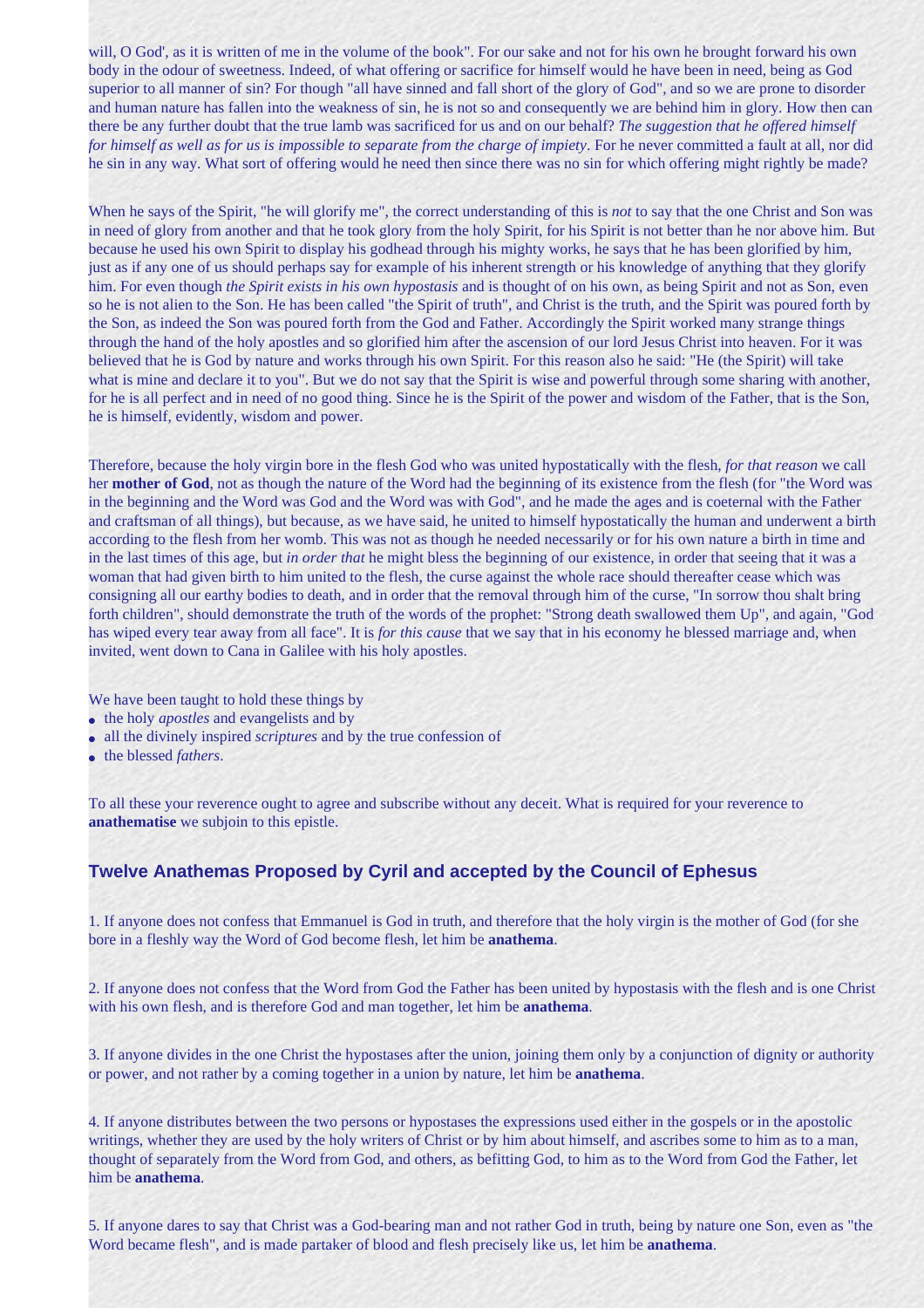6. If anyone says that the Word from God the Father was the God or master of Christ, and does not rather confess the same both God and man, the Word having become flesh, according to the scriptures, let him be **anathema**.

7. If anyone says that as man Jesus was activated by the Word of God and was clothed with the glory of the Only-begotten, as a being separate from him, let him be **anathema**.

8. If anyone dares to say that the man who was assumed ought to be worshipped and glorified together with the divine Word and be called God along with him, while being separate from him, (for the addition of "with" must always compel us to think in this way), and will not rather worship Emmanuel with one veneration and send up to him one doxology, even as "the Word became flesh", let him be **anathema**.

9. If anyone says that the one Lord Jesus Christ was glorified by the Spirit, as making use of an alien power that worked through him and as having received from him the power to master unclean spirits and to work divine wonders among people, and does not rather say that it was his own proper Spirit through whom he worked the divine wonders, let him be **anathema**.

10. The divine scripture says Christ became "the high priest and apostle of our confession"; he offered himself to God the Father in an odour of sweetness for our sake. If anyone, therefore, says that it was not the very Word from God who became our high priest and apostle, when he became flesh and a man like us, but as it were another who was separate from him, in particular a man from a woman, or if anyone says that he offered the sacrifice also for himself and not rather for us alone (for he who knew no sin needed no offering), let him be **anathema**.

11. If anyone does not confess that the flesh of the Lord is life-giving and belongs to the Word from God the Father, but maintains that it belongs to another besides him, united with him in dignity or as enjoying a mere divine indwelling, and is not rather life-giving, as we said, since it became the flesh belonging to the Word who has power to bring all things to life, let him be **anathema**.

12. If anyone does not confess that the Word of God suffered in the flesh and was crucified in the flesh and tasted death in the flesh and became the first born of the dead, although as God he is life and life-giving, let him be **anathema**.

#### <span id="page-7-0"></span>**The judgment against Nestorius**

The holy synod said: As, in addition to all else, the excellent Nestorius has declined to obey our summons and has not received the holy and God-fearing bishops we sent to him, we have of necessity started upon an investigation of his impieties. We have found him out thinking and speaking in an impious fashion, from his letters, from his writings that have been read out, and from the things that he has recently said in this metropolis which have been witnessed to by others; and as a result we have been **compelled** of necessity both by

• the canons and by

● the letter of our most holy father and fellow servant **Celestine, bishop of the church of the Romans**, to issue this sad condemnation against him, though we do so with many tears.

Our lord Jesus Christ, who has been blasphemed by him, has determined through this most holy synod that the same Nestorius should be stripped of his episcopal dignity and removed from the college of priests.

### <span id="page-7-1"></span>**Synodical letter about the expulsion of the eastern bishops (et al.)**

The holy and ecumenical synod, gathered together in Ephesus at the behest of the most pious princes, [sends greeting] to the bishops, priests, deacons and the whole people in every province and city.

When we had gathered together in accordance with the pious decree in the metropolis of Ephesus, some separated themselves from us, a little more than *thirty* in number. The leader of this apostasy was John, bishop of Antioch, and their names are as follows: First the same **John, bishop of Antioch** in Syria, [the names of 33 other eastern bishops follow]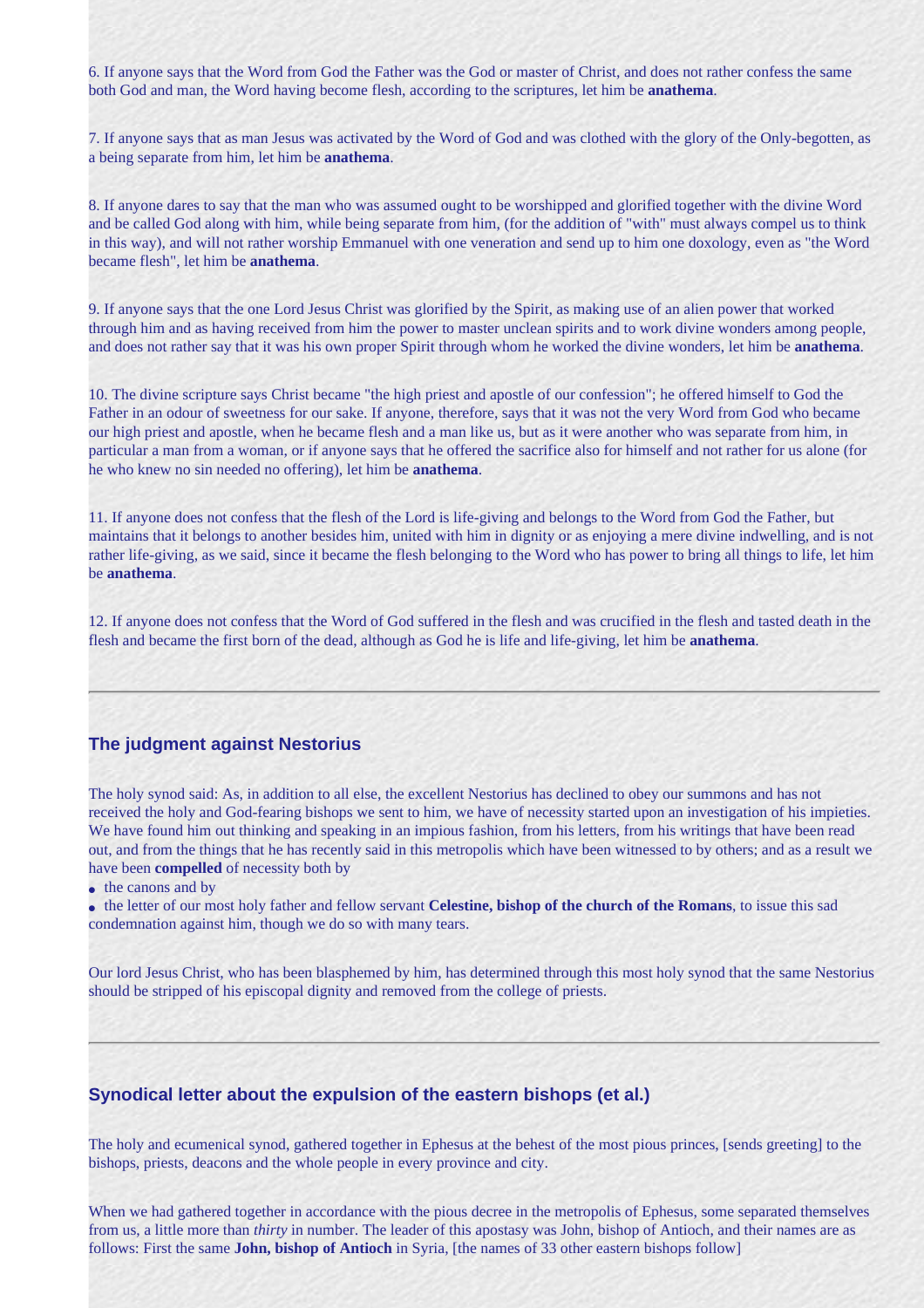These men, despite the fact that they were members of the ecclesiastical community, had no licence either to do harm through their priestly dignity or to do good, because some among their number had already been deposed. Their support of the views of **Nestorius** and **Celestius** was clearly shown by their refusal to condemn Nestorius together with us. By a common decree the sacred synod has expelled them from ecclesiastical communion and deprived them of the exercise of their priestly office, through which they have been able to harm some and help others.

Since it is necessary that those who were absent from the synod and remained in the country or the city, on account of their own church affairs or because of their health, should not be ignorant of the decisions formulated concerning these matters, we make it known to your holinesses that if any **metropolitan** of a province dissents from the holy and ecumenical synod and attaches himself to the assembly of the revolters, or should do so later, or should he have adopted the opinions of Celestius, or do so in the future, such a one is deprived of all power to take steps against the bishops of his province. He is thereby cast out by the synod from all ecclesiastical communion and is deprived of all ecclesiastical authority. Instead he is to be subjected to the bishops of his own province and the surrounding metropolitans, provided they be orthodox, even to the extent of being completely deposed from the rank of bishop.

If any provincial **bishops** have absented themselves from the holy synod and have either attached themselves or attempted to attach themselves to the apostasy, or after subscribing the deposition of Nestorius have returned to the assembly of apostates, these, according to the decision of the holy synod, are to be deprived of the priesthood and deposed from their rank.

If any **clerics** either in city or country have been suspended by Nestorius and those with him from their priesthood because of their orthodoxy, we have thought it right that these should regain their proper rank; and in general we decree that those clerics who are in agreement with the orthodox and ecumenical synod should in no way be subject to those bishops who have revolted or may revolt from it. If any clerics should apostatise and in private or in public dare to hold the views of Nestorius or Celestius, it is thought right that such should stand deposed by the holy synod.

**Whoever** have been condemned of improper practices by the holy synod or by their own bishops, and have been uncanonically restored to communion and rank by Nestorius or his sympathisers, with their habitual lack of discrimination, such persons we have decreed gain nothing by this and are to remain deposed as before.

Similarly if **anyone** should wish in any way to upset the decisions in each point taken in the holy synod of Ephesus, the holy synod decides that if they are *bishops* or *clerics* they should be completely deprived of their own rank and if they are *laity* they should be excommunicated.

# <span id="page-8-0"></span>**Definition of the faith at Nicaea [6th session 22 July 431]**

The synod of Nicaea produced this creed: We believe ... [the Nicene Creed follows]

It seems fitting that all should assent to this holy creed. It is pious and sufficiently helpful for the whole world. But since *some pretend to confess and accept it, while at the same time distorting the force of its expressions to their own opinion* and so evading the truth, being sons of error and children of destruction, it has proved necessary to add **testimonies from the holy and orthodox fathers** that can **fill out the meaning they have** given to the words and their courage in proclaiming it. All those who have a clear and blameless faith will understand, interpret and proclaim it in this way.

When these documents had been read out, the holy synod decreed the following.

- 1. It is not permitted to produce or write or compose any other creed except the one which was defined by the holy fathers who were gathered together in the holy Spirit at Nicaea.
- 2. Any who dare to compose or bring forth or produce another creed for the benefit of those who wish to turn from Hellenism or Judaism or some other heresy to the knowledge of the truth, if they are *bishops* or *clerics* they should be deprived of their respective charges and if they are *laymen* they are to be anathematised.
- 3. In the same way if any should be discovered, whether bishops, clergy or laity, thinking or teaching the views expressed in his statement by the priest **Charisius** about the incarnation of the only-begotten Son of God or the disgusting, perverted views of **Nestorius,** which underlie them, these should be subject to the condemnation of this holy and ecumenical synod. A *bishop* clearly is to be stripped of his bishopric and deposed, a *cleric* to be deposed from the clergy, and a *lay person* is to be anathematised, as was said before.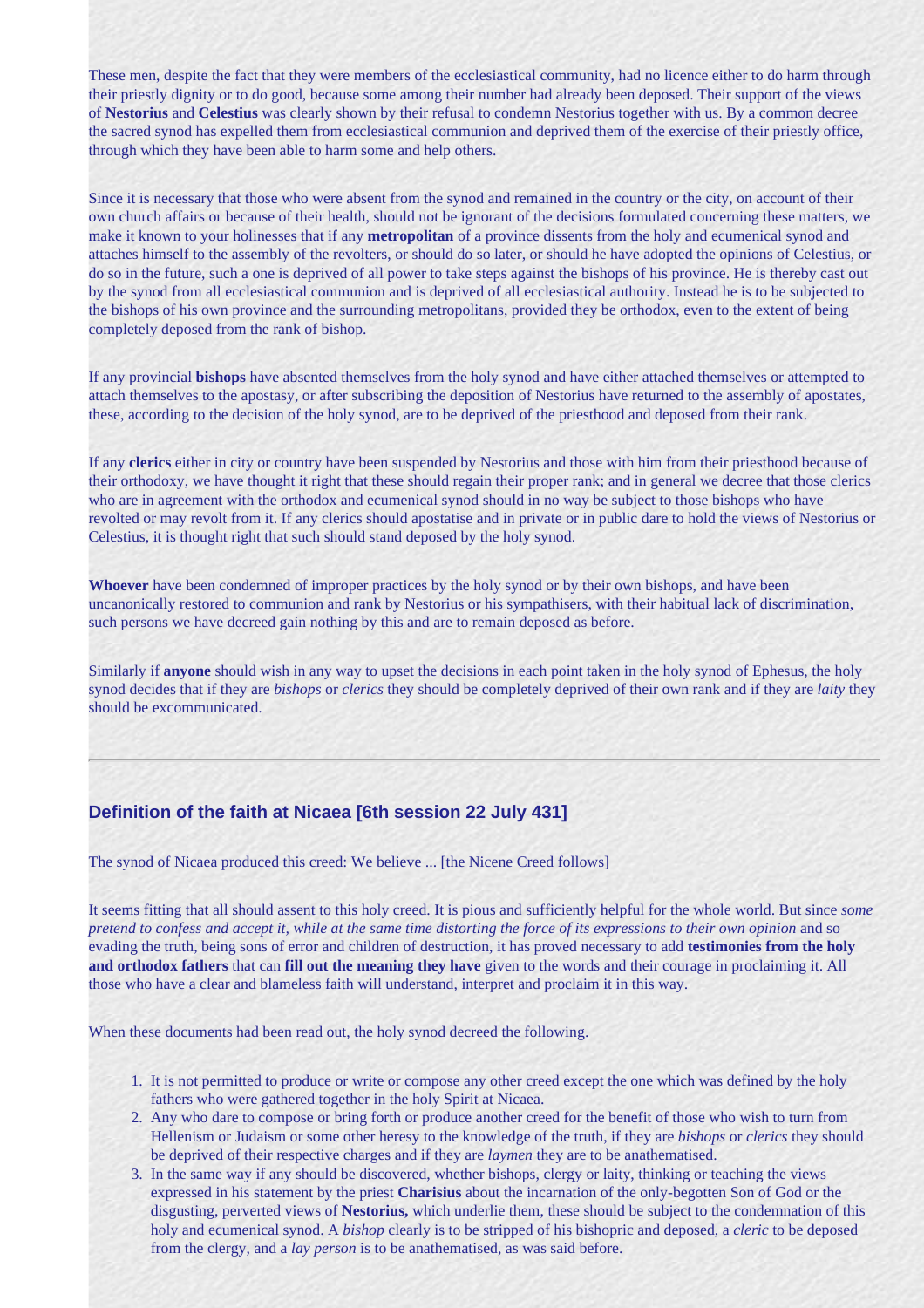#### <span id="page-9-0"></span>**Definition against the impious Messalians or Euchites**

The most pious and religious bishops *Valerian* and *Amphilochius* came together to us and made a joint enquiry about the so called **Messalians** or **Euchites** or **Enthusiasts,** or whatever name this appalling heresy goes under, who dwell in the region of Pamphylia. We made investigation and the god-fearing and reverent Valerian produced a synodical document concerning these people, which had been drawn up in *great Constantinople* in the time of *Sisinnius* of blessed memory. When this had been read out in the presence of all, it was agreed that it had been well made and was correct. We all agreed, as did the most religious bishops Valerian and Amphilochius and all the pious bishops of the provinces of *Pamphylia* and *Lycaonia,* that what had been inscribed in the synodical document should be confirmed and in no way disobeyed, clearly without prejudice to *the acts of Alexandria*. Consequently those anywhere in that province who subscribed to the heresy of the Messalians or Enthusiasts, or who were suspected of the disease, whether clerical or lay, are to come together; if they **sign the anathemas** according to what was promulgated in the aforementioned synod, should they be clergy they should remain such and if laity they are to remain in communion. But if they decline and do not anathematise, if they are presbyters or deacons or hold any other rank in the church, they are to forfeit their clerical status and grade and communion, and if they are laity let them be anathematised.

In addition, those who have been condemned are not to be permitted to govern *monasteries,* lest tares be sown and increase. The vigorous and zealous execution of all these decrees is enjoined upon the reverent bishops Valerian and Amphilochius and the other reverent bishops throughout the whole province. Furthermore it seemed good that the filthy book of this heresy, which has been published and is called by them **Asceticon,** should be anathematised, as being composed by heretics, a copy of which the most pious and religious Valerian brought with him. Any other production savouring of the like impiety which is found anywhere is to be treated similarly.

In addition, when they come together, they should commit clearly to writing whatever conduces to the creation of concord, communion and order. But if any discussion should arise in connexion with the present business among the most godly bishops Valerian, Amphilochius and the other reverent bishops in the province, and if something difficult or ambiguous crops up, then in such a case it seems good that the godly bishops of Lycia and Lycaonia should be brought in, and the metropolitan of whatever province these choose should not be left out. In this way the disputed questions should through their means be brought to an appropriate solution.

#### <span id="page-9-1"></span>**Resolution : that the bishops of Cyprus may themselves conduct ordinations.**

#### The holy synod declared:

The most reverent bishop **Rheginus** and with him **Zenon** and **Evagrius,** revered bishops of the province of *Cyprus,* have brought forward what is both an innovation against the ecclesiastical customs and the canons of the holy fathers and concerns the freedom of all. Therefore, since common diseases need more healing as they bring greater harm with them, if it has not been a continuous ancient custom for the bishop of Antioch to hold ordinations in Cyprus--as it is asserted in memorials and orally by the religious men who have come before the synod -- t**he prelates of the holy churches of Cyprus shall, free from molestation and violence, use their right to perform by themselves the ordination of reverent bishops for their island, according to the canons of the holy fathers and the ancient custom.**

**The same principle will be observed for other dioceses and provinces everywhere**. None of the reverent bishops is to take possession of another province which has not been under his authority from the first or under that of his predecessors. Any one who has thus seized upon and subjected a province is to restore it, lest the canons of the fathers be transgressed and the arrogance of *secular power effect an entry through the cover of priestly office*. We must avoid bit by bit destroying the freedom which our lord Jesus Christ the liberator of all people, gave us through his own blood. It is therefore the pleasure of the holy and ecumenical synod to secure intact and inviolate the rights belonging to each province from the first, according to the custom which has been in force from of old. Each metropolitan has the right to take a copy of the proceedings for his own security. If any one produces a version which is at variance with what is here decided, the holy and ecumenical synod unanimously decrees it to be of no avail.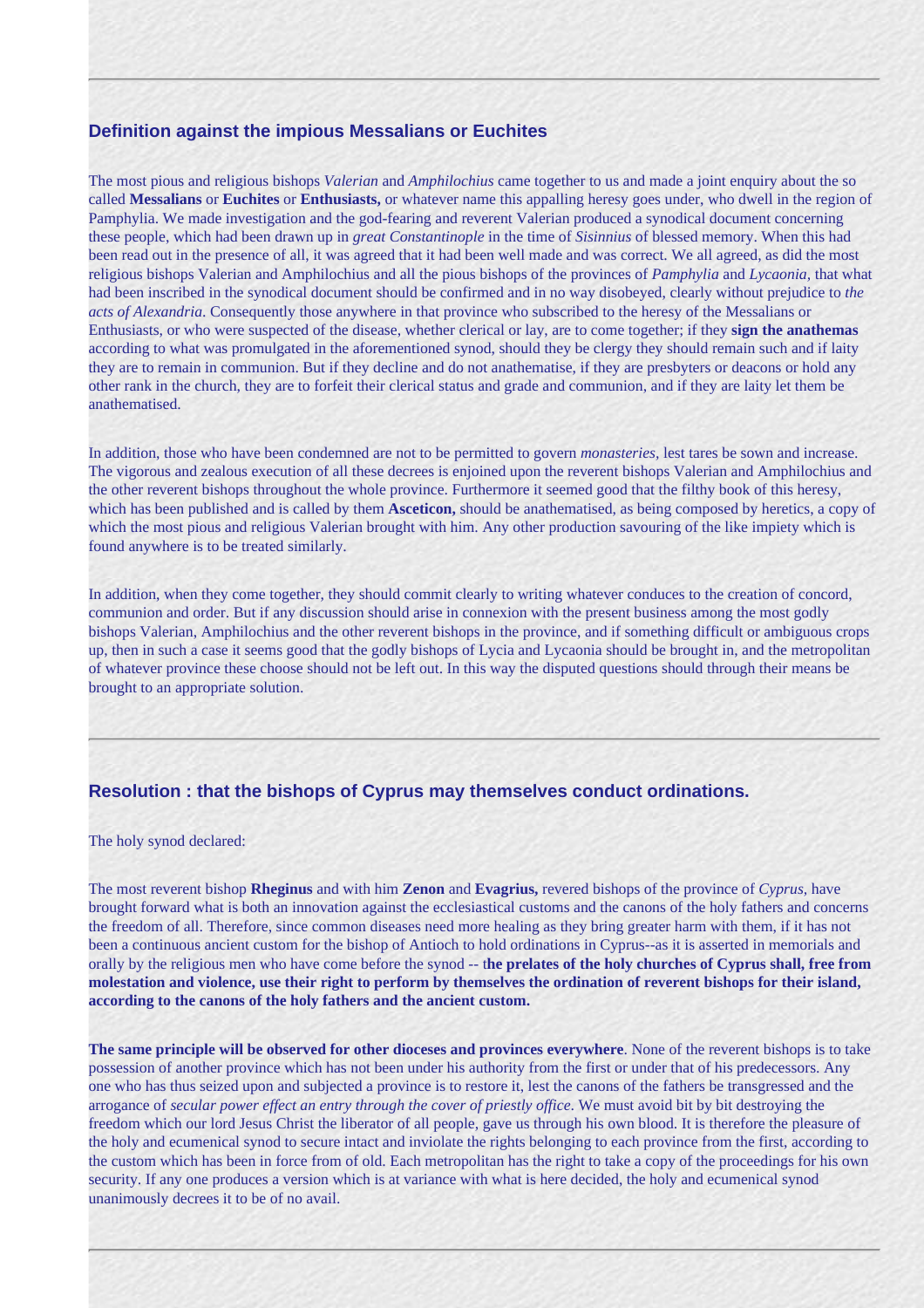## <span id="page-10-0"></span>**Formula of union between Cyrill and John of Antioch**

We will state briefly what we are convinced of and profess about

- the God-bearing virgin and
- the manner of the incarnation of the only begotten Son of God --
	- **not by way of addition but in the manner of a full statement**, even as we have received and possess it from of old from
	- the holy *scriptures* and from
	- the *tradition* of the holy fathers,
	- adding nothing at all to the creed put forward by the holy fathers at Nicaea.

For, as we have just said, that creed is sufficient both for the knowledge of godliness and for the repudiation of all heretical false teaching. We shall speak not presuming to approach the unapproachable; but we confess our own weakness and so shut out those who would reproach us for investigating things beyond the human mind.

We confess, then, our lord Jesus Christ, the only begotten Son of God perfect God and perfect man of a rational soul and a body, begotten before all ages from the Father in his godhead, the same in the last days, for us and for our salvation, born of Mary the virgin, according to his humanity, one and the same **consubstantial with the Father in godhead** and **consubstantial with us in humanity**, for a union of two natures took place. Therefore we confess one Christ, one Son, one Lord. According to this understanding of the unconfused union, we confess the holy virgin to be the **mother of God** because God the Word took flesh and became man and from his very conception united to himself the temple he took from her. As to the evangelical and apostolic expressions about the Lord, we know that theologians treat some in common as of one person and distinguish others as of two natures, and interpret the god-befitting ones in connexion with the godhead of Christ and the lowly ones with his humanity.

#### <span id="page-10-1"></span>**Letter of Cyril to John of Antioch about peace**

Having read these holy phrases and finding ourselves in agreement (for "there is one Lord, one faith, one baptism"), we have given glory to God who is the saviour of all and rejoice together that our churches and yours are at one in professing the same faith as the inspired *scriptures* and the *tradition* of our holy fathers. But since I discovered that there are some always eager to find fault, who buzz around like angry wasps and spit forth evil words against me, to the effect that I say that the holy body of Christ came down from heaven and not from the holy virgin, I thought it necessary in answer to them to say a little about this matter to you.

O fools, whose only competence is in slander! How did you become so perverted in thought and fall into such a sickness of idiocy? For you must surely know that **almost all our fight for the faith arose in connexion with our insistence that the holy virgin is the mother of God**. But if we claim that the holy body of our common saviour Christ is born from heaven and was not of her, why should she still be considered God-bearer? For whom indeed did she bear, if it is untrue that she bore Emmanuel according to the flesh? It is rather they who speak such nonsense against me who deserve to be ridiculed. For the holy prophet Isaiah does not lie when he says, "Behold a virgin shall conceive and bear a son and they shall call his name Emmanuel, which is interpreted God with us". Again the holy Gabriel speaks total truth when he says to the blessed virgin: "Do not fear, Mary. You have found favour with God, and behold you will conceive in your womb and bear a son and you will call his name Jesus . For he will save his people from their sins".

But when we say that our lord Jesus Christ came from heaven and above, we do not apply such expressions as "from above" and "from heaven" to his holy flesh. Rather do we follow the divine Paul who clearly proclaimed: "The first man was of the earth, earthly, the second man is the Lord from heaven".

We also recall our Saviour who said: "No one has gone up into heaven except him who came down from heaven, the son of man". Yet he was born, as I have just said, from the holy virgin according to the flesh.

But since God the Word, who came down from above and from heaven, "emptied himself, taking the form of a slave", and was called son of man though all the while he remained what he was, that is God (for he is unchangeable and immutable by nature), he is said to have come down from heaven, since he is now understood to be one with his own flesh, and he has